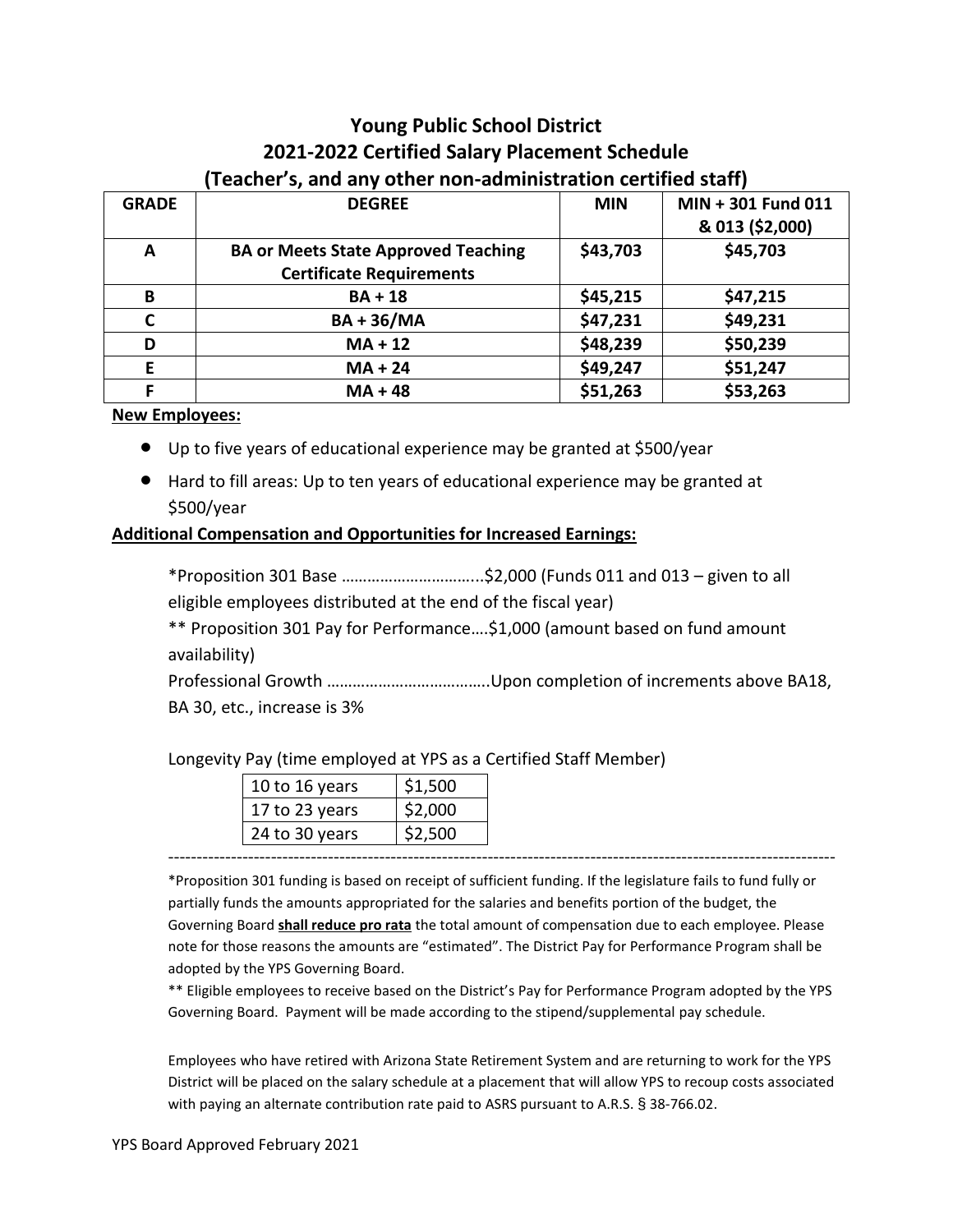## **Young Public School District 2021-2022 Classified Salary Placement Schedule**

| <b>Positions</b>                                 | <b>Minimum Hourly</b> |
|--------------------------------------------------|-----------------------|
| Aide: Preschool, SPED, Library, Bus, Cafe        | \$14.50               |
| Custodian                                        | \$15                  |
| <b>Bus Driver</b>                                | \$15                  |
| <b>Office Assistant/Administrative Secretary</b> | \$16                  |
| Cafeteria Manager, Maintenance Manager           | \$19                  |
| <b>Preschool Director</b>                        | \$20                  |

### **New Employees - All Employees new to YPS will be placed at the minimum salary rate except:**

- Up to five years of position specific experience may be granted at \$0.25/year.
- Hard to fill areas: Up to ten years of position specific experience may be granted at \$0.25/year.

Longevity Pay (time employed at YPS as a Classified Staff Member)

| 10 to 16 years | \$1,500 |
|----------------|---------|
| 17 to 23 years | \$2,000 |
| 24 to 30 years | \$2.500 |

Employees who have retired with Arizona State Retirement System and are returning to work for the YPS District will be placed on the salary schedule at a placement that will allow YPS to recoup costs associated with paying an alternate contribution rate paid to ASRS pursuant to A.R.S. § 38-766.02.

--------------------------------------------------------------------------------------------------------------------

### **2021-2022 CTE Salary Placement Schedule**

CTE Salary based on # of CTE Classes taught:

| # of Classes | <b>MIN Salary</b> |
|--------------|-------------------|
|              | \$5,000           |
|              | \$8,500           |
|              | \$15,000          |
|              |                   |

*Young Public School District does not discriminate on the basis of race, color, national origin, sex, disability, religion, or age in its programs or activities. For information regarding discrimination grievance or complaint procedures, contact the CFO at 928-462-3244.*